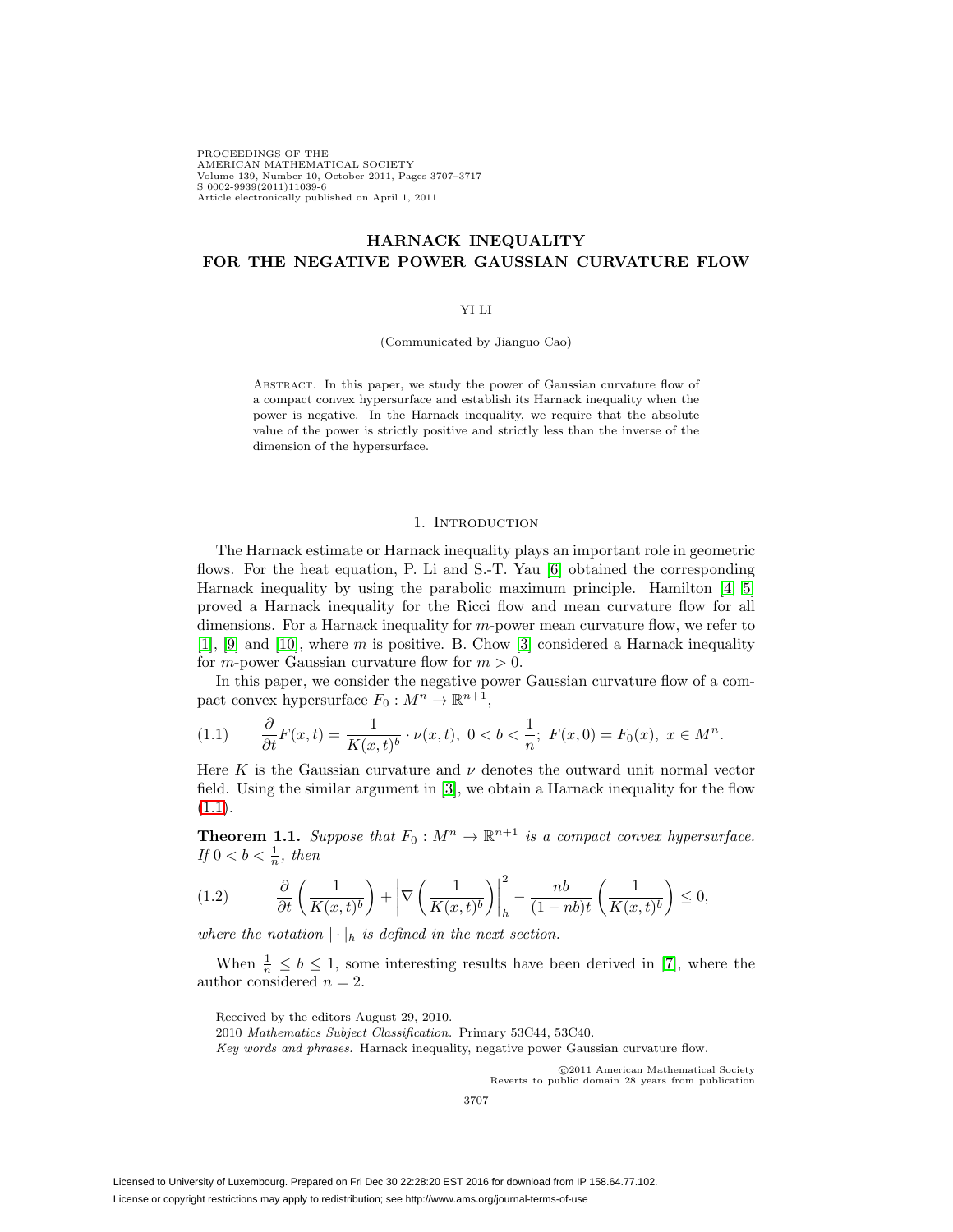#### 2. NOTATION AND EVOLUTION EQUATIONS

2.1. **Notation.** Suppose that  $F : M^n \to \mathbb{R}^{n+1}$  is a hypersurface. The second fundamental form is given by

(2.1) 
$$
h_{ij} = -\left\langle \frac{\partial^2 F}{\partial x^i \partial x^j}, \nu \right\rangle,
$$

where  $\langle \cdot, \cdot \rangle$  denotes the standard metric on  $\mathbb{R}^{n+1}$ . The induced metric

(2.2) 
$$
g_{ij} = \left\langle \frac{\partial F}{\partial x^i}, \frac{\partial F}{\partial x^j} \right\rangle
$$

on M gives us the mean curvature

$$
(2.3) \t\t\t H = g^{ij}h_{ij}
$$

and the Gaussian curvature

<span id="page-1-0"></span>(2.4) 
$$
K = \frac{\det(h_{ij})}{\det(g_{ij})}.
$$

If  $\alpha = {\alpha_i}$  and  $\beta = {\beta_i}$  are 1-forms and  $s = {s_{ij}}$  is a symmetric positive definite covariant 2-tensor, we use the short notation

$$
\langle \alpha, \beta \rangle_s \equiv \langle \alpha_i, \beta_i \rangle_s := s_{ij}^{-1} \alpha_i \beta_j,
$$

where  $(s_{ij}^{-1})$  is the inverse matrix of  $(s_{ij})$ . Similarly, if  $A = \{\alpha_{ijk}\}\$  and  $B = \{\beta_{pqr}\}\$ are covariant 3-tensors, we define

<span id="page-1-1"></span>
$$
\langle A, B \rangle_s \equiv \langle A_{ijk}, B_{ijk} \rangle_s := s_{ip}^{-1} s_{jq}^{-1} s_{kr}^{-1} A_{ijk} B_{pqr}.
$$

Finally, we define the Laplacian-type operator by

$$
(2.5) \t\t \Box := h_{ij}^{-1} \nabla_i \nabla_j.
$$

Here  $\nabla$  denotes the Levi-Civita connection of the induced metric g on M.

Let  $M^n$  be a convex hypersurface in  $\mathbb{R}^{n+1}$ ,  $\alpha = {\alpha_i}$  a 1-form on  $M^n$ , and  $\phi$  a smooth function on  $M$ . We have the following identities (see [\[2\]](#page-10-8) or [\[3\]](#page-10-6)):

,

$$
(2.6) \t\t R_{ijk\ell} = h_{i\ell}h_{jk} - h_{ik}h_{j\ell}
$$

$$
(2.7) \t\t \nabla_i h_{jk} = \nabla_j h_{ik},
$$

$$
(2.8) \qquad (\nabla_i \nabla_j - \nabla_j \nabla_i) \alpha_k = -R_{ijk\ell} g^{\ell p} \alpha_p,
$$

$$
(2.9) \t\t \nabla_i \nabla_j F = -h_{ij} \nu,
$$

$$
(2.10) \t\t \nabla_i \nu = h_{ij} g^{jk} \nabla_k F,
$$

(2.11) 
$$
\nabla_i \nabla_j \nu = g^{k\ell} \nabla_k h_{ij} \cdot \nabla_\ell F - g^{\ell k} h_{i\ell} h_{kj} \nu,
$$

$$
(2.12) \t\t \nabla_i (Kh_{ij}^{-1}) = 0,
$$

(2.13) 
$$
(\nabla_i \Box - \Box \nabla_i) \phi = -\langle \nabla_i h_{jk}, \nabla_j \nabla_k \phi \rangle_h - (n-1) h_{ij} g^{jk} \nabla_k \phi.
$$

2.2. **Evolution equations.** Now we consider a generalized Gaussian curvature flow

(2.14) 
$$
\frac{\partial}{\partial t}F(x,t) = -f(K(x,t)) \cdot \nu(x,t), \quad F(x,0) = F_0(x), \ x \in M^n,
$$

where  $f : (0, +\infty) \to \mathbb{R}$  is a smooth function depending only on the Gaussian curvature K, which satisfies  $f' > 0$  everywhere in order to guarantee a short time existence. Such a type of Gaussian curvature flow is called the f-Gaussian curvature flow.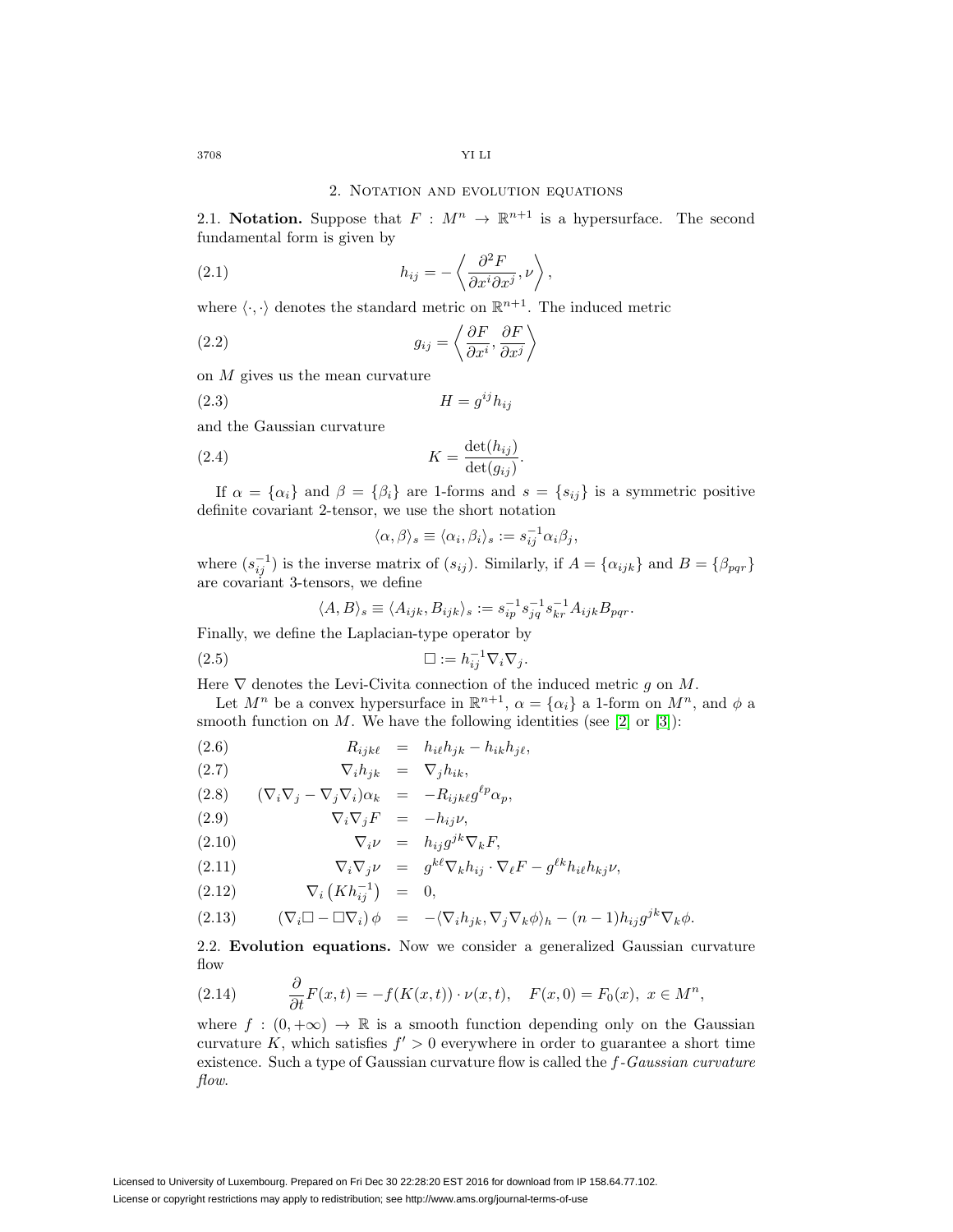Remark 2.1. For convenience, in what follows, we write  $f_t = f(K_t)$  and  $\partial_2 = \frac{\partial}{\partial_t}$ .

Under the  $f$ -Gaussian curvature flow, it is easy to verify the following evolution equations (compared with Lemma 3.1 in [\[3\]](#page-10-6)), where  $h_t = \{(h_t)_{ij}\}:$ 

<span id="page-2-0"></span>(2.15) 
$$
\partial_t (g_t)_{ij} = -2f_t(h_t)_{ij}
$$
,  
\n(2.16)  $\partial_t \nu_t = \nabla f_t = f'_t \cdot \nabla K_t$ ,  
\n(2.17)  $\partial_t (h_t)_{ij} = \nabla_i \nabla_j f_t - f_t (g_t)^{k\ell} (h_t)_{ik} (h_t)_{\ell j}$ ,  
\n(2.18)  $\partial_t K_t = f'_t K_t \cdot \left( \Box_t K_t + \frac{f''_t}{f'_t} |\nabla K_t|_{h_t}^2 + \frac{f_t}{f'_t K_t} H_t K_t \right)$ ,  
\n(2.19)  $\partial_t f_t = f'_t K_t \cdot [\Box_t f_t + H_t f_t]$ ,  
\n(2.20)  $\partial_t H_t = \Delta_t f_t + f_t |h_t|_{g_t}^2$ ,  
\n(2.21)  $\partial_t \Box_t = -\langle \nabla \nabla f_t, \nabla \nabla \rangle_{h_t} + f_t \Delta_t + \left( 2 - n + \frac{f_t}{f'_t K_t} \right) \langle \Delta_t f_t, \Delta_t \rangle_g$ .

Remark 2.2. If  $M^n$  is compact and convex, then  $H = H_0 > 0$ ; using the evolution equation [\(2.20\)](#page-2-0), we see that  $H(x,t) = H_t(x) > 0$  under the f-Gaussian curva-ture flow. According to [\(2.4\)](#page-1-0), we conclude that  $K(x,t) > 0$  along the f-Gaussian curvature flow. Therefore  $\frac{1}{K_t}$  is well-defined.

#### 3. Harnack inequality

Motivated by the self-similar solutions in [\[3\]](#page-10-6), we define a time-dependent tensor field  $P_t = \{(P_t)_{ij}\}\$  by

(3.1) 
$$
(P_t)_{ij} = \nabla_i \nabla_j f_t - (h_t)_{k\ell}^{-1} \nabla_k (h_t)_{ij} \cdot \nabla_\ell f_t + f_t(g_t)^{k\ell} (h_t)_{ik} (h_t)_{\ell j}.
$$

Taking the trace of  $(P_t)_{ij}$  with respect to  $(h_t)_{ij}$ , we set

(3.2) 
$$
\mathbf{P}_t = (h_t)_{ij}^{-1} (P_t)_{ij}.
$$

Since  $\nabla K_t = K_t(h_t)_{pq}^{-1} \nabla(h_t)_{pq}$  by [\(2.12\)](#page-1-1), we can rewrite  $\mathbf{P}_t$  as

$$
(3.3) \quad \mathbf{P}_t = \Box_t f_t + f_t H_t - (h_t)_{ij}^{-1} (h_t)_{k\ell}^{-1} \nabla_k (h_t)_{ij} \cdot \nabla_\ell f_t = \Box_t f_t + f_t H_t - \frac{|\nabla f_t|_{h_t}^2}{f_t' K_t}.
$$

3.1. **Evolution equation for**  $P_t$ **.** In this subsection our task is to find the evolution equation for  $P_t$ . Before doing this, we first write down some elementary formulas which will be used in our complicated and tedious computation. Since  $f$ is smooth depending only on  $K_t$ , we have  $\nabla f_t = f_t' \nabla K_t$  and

$$
\Box_t f_t = (h_t)_{ij}^{-1} \nabla_i \nabla_j f_t = (h_t)_{ij}^{-1} \nabla_i (f_t' \nabla_j K_t)
$$
\n(3.4) 
$$
= (h_t)_{ij}^{-1} [f_t'' \nabla_i K_t \cdot \nabla_j K_t + f_t' \nabla_i \nabla_j K_t] = f_t' \Box_t f_t + f_t'' |\nabla K_t|_{h_t}^2.
$$

Using  $\nabla_i K_t = \nabla_i f_t / f'_t$ , we obtain

(3.5) 
$$
\nabla_i \nabla_j K_t = \nabla_i \left( f_t'^{-1} \nabla_i f_t \right) = -f_t'^{-3} f_t'' \nabla_i f_t \cdot \nabla_j f_t + f_t'^{-1} \nabla_i \nabla_j f_t.
$$

License or copyright restrictions may apply to redistribution; see http://www.ams.org/journal-terms-of-use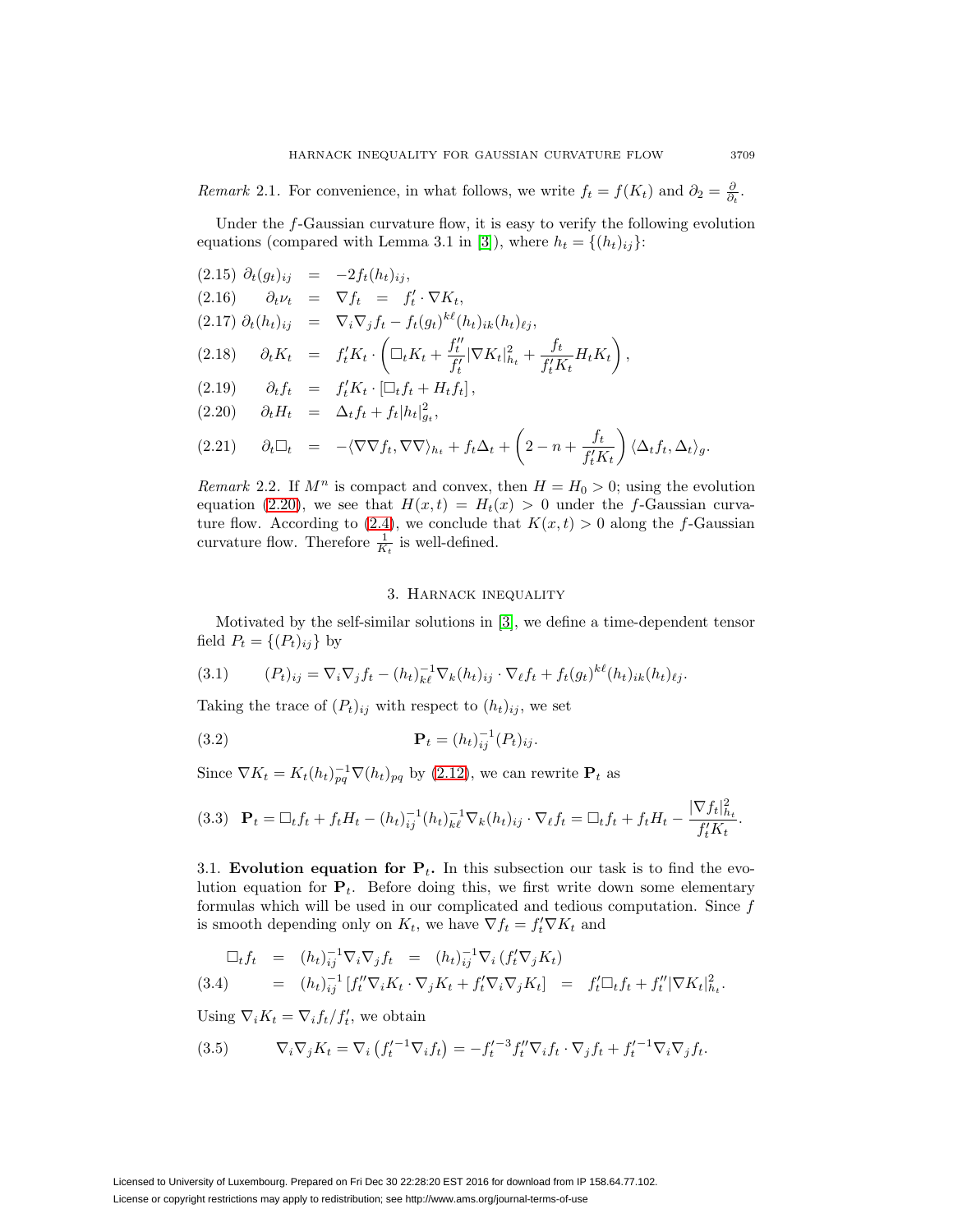The next useful formula is

$$
\Box_{t}(f'_{t})K_{t}) = (h_{t})_{ij}^{-1} \nabla_{i} (f''_{t} \nabla_{j} K_{t} \cdot K_{t} + f'_{t} \cdot \nabla_{j} K_{t})
$$
\n
$$
= (h_{t})_{ij}^{-1} [f''_{t} K_{t} \nabla_{i} \nabla_{j} K_{t} + (f''_{t} K_{t} + 2f''_{t}) \nabla_{i} K_{t} \cdot \nabla_{j} K_{t} + f'_{t} \nabla_{i} \nabla_{j} K_{t}]
$$
\n
$$
= (h_{t})_{ij}^{-1} [f'_{t} + f''_{t} K_{t}] \left( \frac{1}{f'_{t}} \nabla_{i} \nabla_{j} f_{t} - \frac{f''}{f'_{t}^{3}} \nabla_{i} f_{t} \cdot \nabla_{j} f_{t} \right)
$$
\n
$$
+ (h_{t})_{ij}^{-1} [f''_{t} K_{t} + 2f''_{t}] \frac{\nabla_{i} f_{t} \cdot \nabla_{j} f_{t}}{f'_{t}^{2}}
$$
\n(3.6)\n
$$
= \left( 1 + \frac{f''_{t} K_{t}}{f'_{t}} \right) \Box_{t} f_{t} + \left( \frac{f''_{t} K_{t}}{f'_{t}^{2}} + \frac{f''_{t}}{f'_{t}^{2}} - \frac{f''_{t}^{2} K_{t}}{f'_{t}^{3}} \right) |\nabla f_{t}|_{h_{t}}^{2}.
$$
\n**I amm. 2.1** Under the f. Gaussian symmetry theory, the

**Lemma 3.1.** Under the f-Gaussian curvature flow, we have

$$
\partial_t (\Box_t f_t) = f'_t K_t \cdot \Box_t (\Box_t f_t) + 2 \left( 1 + \frac{f''_t K_t}{f'_t} \right) \langle \nabla f_t, \nabla (\Box_t f_t)_{h_t} \n+ \left( 1 + \frac{f''_t K_t}{f'_t} \right) (\Box_t f_t)^2 + f'_t K_t \cdot \Box_t (H_t f(K_t)) \n+ 2 \left( 1 + \frac{f''_t K_t}{f'_t} \right) \langle \nabla f_t, \nabla (H_t f_t) \rangle_{h_t} + \left( 1 + \frac{f''_t K_t}{f'_t} \right) H_t f_t \cdot \Box_t f_t \n+ \left( \frac{f''_t K_t}{f'^2} + \frac{f''_t}{f'^2} - \frac{f''_t^2 K_t}{f'^3} \right) |\nabla f_t|_{h_t}^2 [\Box_t f_t + H_t f_t]
$$

+ 
$$
\left(\frac{J_t - I_t}{f_t'^2} + \frac{J_t}{f_t'^2} - \frac{J_t - I_t}{f_t'^3}\right) |\nabla f_t|_{h_t}^2 [\Box_t f_t + H_t f_t]
$$
  
-  $|\nabla \nabla f_t|_{h_t}^2 + f_t \Delta_t f_t + \left(2 - n + \frac{f_t}{f_t' K_t}\right) |\nabla f_t|_{g_t}^2.$ 

*Proof.* From  $\partial_t(\Box_t f_t) = (\partial_t \Box_t) f_t + \Box_t (\partial_t f_t)$ , we get  $\partial_t (\Box_t f_t) = -|\nabla \nabla f_t|_{h_t}^2 + f_t \Delta_t f_t + \left(2 - n + \frac{f_t}{f_t' K_t}\right)$  $\left( \nabla f_t \right)_{g_t}^2 + \Box_t \left[ f_t' K_t (\Box_t f_t + H_t f_t) \right].$ 

Now we evaluate the last term:

$$
\Box_t \left[ f_t' K_t (\Box_t f_t + H_t f_t) \right] = \Box_t (f_t' K_t) \cdot (\Box_t f_t + H_t f_t)
$$
  
+ 
$$
f_t' K_t \cdot \Box_t (\Box_t f_t + H_t f_t) + 2 \langle \nabla (f_t' K_t), \nabla (\Box_t f_t + H_t f_t) \rangle_{h_t}
$$
  
= 
$$
\left( \left( 1 + \frac{f_t'' K}{f_t'} \right) \Box_t f_t + \left( \frac{f_t''' K_t}{f_t'^2} + \frac{f_t''}{f_t'^2} - \frac{f_t''^2 K_y}{f_t'^3} \right) |\nabla f_t|_{h_t}^2 \right) (\Box_t f_t + H_t f_t)
$$
  
+ 
$$
f_t' K_t \cdot \Box_t (\Box_t f_t) + f_t' K_t \cdot \Box_t (H_t f_t)
$$
  
+ 
$$
2 \left\langle \left( 1 + \frac{f_t'' K_t}{f_t'} \right) \nabla f_t, \nabla (\Box_t f_t) + \nabla (H_t f_t) \right\rangle_{h_t}.
$$

Simplifying the above and plugging into the expression of  $\partial_t(\Box_t f_t)$ , we obtain the required result.  $\Box$ 

Lemma 3.2. Under the  $f$ -Gaussian curvature flow, we have

$$
\partial_t \left( \frac{|\nabla f_t|_h^2}{f'_t K_t} \right) = (f'_t K_t) \Box_t \left( \frac{|\nabla f_t|_{h_t}^2}{f'_t K_t} \right) + 2 \left( 1 + \frac{f''_t K_t}{f'_t} \right) \left\langle \nabla f_t, \nabla \left( \frac{|\nabla f_t|_{h_t}^2}{f'_t K_t} \right) \right\rangle_{h_t}
$$

$$
- 2|\nabla \nabla f_t|_{h_t}^2 + 2 \langle \nabla_i (h_t)_{jk}, \nabla_i f_t \cdot \nabla_j \nabla_k f_t \rangle_{h_t}
$$

$$
+ \left( 1 + \frac{f''_t K_t}{f'_t} \right) \frac{2 \Box_t f_t |\nabla f_t|_g^2}{f'_t K_t}
$$

Licensed to University of Luxembourg. Prepared on Fri Dec 30 22:28:20 EST 2016 for download from IP 158.64.77.102. License or copyright restrictions may apply to redistribution; see http://www.ams.org/journal-terms-of-use

3710 YI LI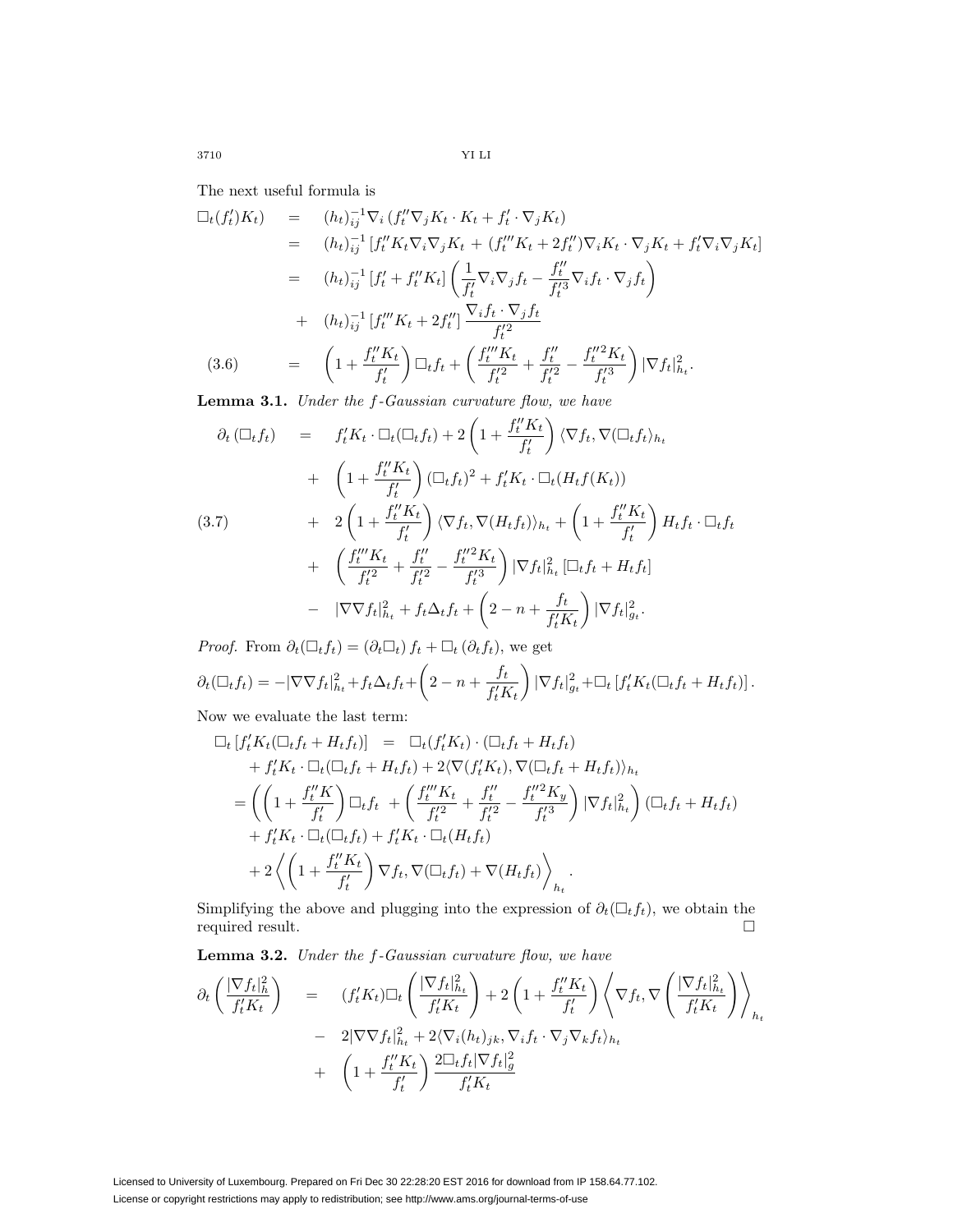HARNACK INEQUALITY FOR GAUSSIAN CURVATURE FLOW 3711

+ 
$$
\left[1 + \left(1 + \frac{f_t''K_t}{f_t'}\right) \frac{f_t}{f_t'K_t}\right] H_t |\nabla f_t|_{h_t}^2
$$
  
\n-  $\langle \nabla_i f \cdot \nabla_j h_{kl}, \nabla_j f \cdot \nabla_i h_{kl} \rangle_h + \left(\frac{f}{f'K} + 2 - n\right) |\nabla f|_g^2$   
\n+  $2f_t \langle \nabla H_t, \nabla f_t \rangle_{h_t} - \left[\frac{f_t''^2}{f_t'^4} - \frac{f_t'''}{f_t'^3} + \frac{1}{(f_t'K_t)^2}\right] \nabla f_t|_{h_t}^2.$ 

Proof. The proof is similar to that in [\[3\]](#page-10-6). We observe first that

$$
\partial_{t} \left( (f_{t}^{I} K_{t})^{-1} |\nabla f_{t}|_{h_{t}}^{2} \right) = \partial_{t} \left( f_{t}^{I-1} K_{t}^{-1} (h_{t})_{ij}^{-1} \nabla_{i} f_{t} \nabla_{j} f_{t} \right) \n= -\frac{1}{f_{t}^{2}} \left( \frac{f_{t}^{II}}{f_{t}^{II} K_{t}} + \frac{1}{K_{t}^{2}} \right) f_{t}^{I} K_{t} (\Box_{t} f_{t} + H_{t} f_{t}) |\nabla f_{t}|_{h_{t}}^{2} \n+ 2(f_{t}^{I} K_{t})^{-1} \langle \nabla (f_{t}^{I} K_{t} (\Box_{t} f_{t} + H_{t} f_{t})), \nabla f_{t} \rangle_{h_{t}} \n- (f_{t}^{I} K_{t})^{-1} (h_{t})_{ik}^{-1} (h_{t})_{j\ell}^{-1} (\nabla_{k} \nabla_{\ell} f_{t} - f_{t} g^{pq} h_{kp} h_{q\ell}) \nabla_{i} f_{t} \nabla_{j} f_{t} \n= -\frac{1}{f_{t}^{2}} \left( \frac{f_{t}^{II}}{f_{t}^{I} K_{t}} + \frac{1}{K_{t}^{2}} \right) f_{t}^{I} K_{t} (\Box_{t} f_{t} + H_{t} f_{t}) |\nabla f_{t}|_{h_{t}}^{2} \n- (f_{t}^{I} K_{t})^{-1} \langle \nabla_{i} \nabla_{j} f_{t}, \nabla_{i} f_{t} \nabla_{j} f_{t} \rangle_{h_{t}} + (f_{t}^{I} K_{t})^{-1} f_{t} |\nabla f_{t}|_{g_{t}}^{2} \n+ 2 \langle \nabla (\Box_{t} f_{t} + H_{t} f_{t}), \nabla f_{t} \rangle_{h_{t}} + 2 (f_{t}^{I} K_{t})^{-1} \langle \nabla (f_{t}^{I} K_{t}), \nabla f_{t} \rangle_{h_{t}} (\Box_{t} f_{t} + H_{t} f_{t}) \n= \left( 1 + \frac{f_{t}^{II} K_{t}}{f_{t}^{I}} \right) \frac{1}{f_{t}^{I} K_{t}}
$$

On the other hand, we compute the Laplacian of  $(f_t' K_t)^{-1} |\nabla f_t|_{h_t}^2$  with respect to  $(h_t)_{ij}$ :

$$
\begin{split}\n\Box_{t} \left( (f_{t}^{I} K_{t})^{-1} |\nabla f_{t}|_{h_{t}}^{2} \right) &= \Box_{t} \left( f_{t}^{I-1} K_{t}^{-1} (h_{t})_{ij}^{-1} \nabla_{i} f_{t} \nabla_{j} f_{t} \right) \\
&= \Box_{t} \left( (f_{t}^{I} K_{t})^{-1} \right) |\nabla f_{t}|_{h_{t}}^{2} + (f_{t}^{I} K_{t})^{-1} \cdot \Box_{t} (h_{t})_{ij}^{-1} \cdot \nabla_{i} f_{t} \nabla_{j} f_{t} \\
&\quad + (f_{t}^{I} K_{t})^{-1} (h_{t})_{ij}^{-1} \left( 2 \Box_{t} (\nabla_{i} f_{t}) \cdot \nabla_{j} f_{t} + 2 \langle \nabla_{k} \nabla_{i} f_{t}, \nabla_{k} \nabla_{j} f_{t} \rangle_{h_{t}} \right) \\
&\quad + 4 \langle \nabla_{k} h_{ij}^{-1}, \nabla_{k} \nabla_{i} f \cdot \nabla_{j} f \rangle_{h} \left( f^{I} K \right)^{-1} \\
&\quad + 2 \langle \nabla_{k} (f_{t}^{I} K_{t})^{-1}, \nabla_{k} (h_{t})_{ij}^{-1} \cdot \nabla_{i} f_{t} \nabla_{j} f_{t} \rangle_{h_{t}} \\
&\quad + 4 \langle \nabla_{k} (f_{t}^{I} K_{t})^{-1}, (h_{t})_{ij}^{-1} \nabla_{k} \nabla_{i} f_{t} \cdot \nabla_{j} f_{t} \rangle_{h_{t}} \\
&\quad + 2 (f_{t}^{I} K_{t})^{-1} |\nabla f_{t}|_{h_{t}}^{2} + (f_{t}^{I} K_{t})^{-1} \cdot \Box (h_{t})_{ij}^{-1} \cdot \nabla_{i} f_{t} \nabla_{j} f_{t} \\
&\quad + 2 (f_{t}^{I} K_{t})^{-1} \langle \Box_{t} (\nabla f_{t}), \nabla f_{t} \rangle_{h_{t}} \\
&\quad + 2 (f_{t}^{I} K_{t})^{-1} |\nabla_{i} \nabla_{j} f_{t}|_{h_{t}}^{2} + 2 \langle \nab
$$

We compute some elementary formulas which will be used later. Note that

$$
\nabla(K_t^{-1}) = -K_t^{-2} \nabla K_t = -\frac{\nabla f_t}{f_t' K_t^2},
$$
  

$$
\nabla(f_t'^{-1}) = -f_t'^{-2} \nabla f_t' = -\frac{f_t''}{f_t'^3} \nabla f_t.
$$

Licensed to University of Luxembourg. Prepared on Fri Dec 30 22:28:20 EST 2016 for download from IP 158.64.77.102. License or copyright restrictions may apply to redistribution; see http://www.ams.org/journal-terms-of-use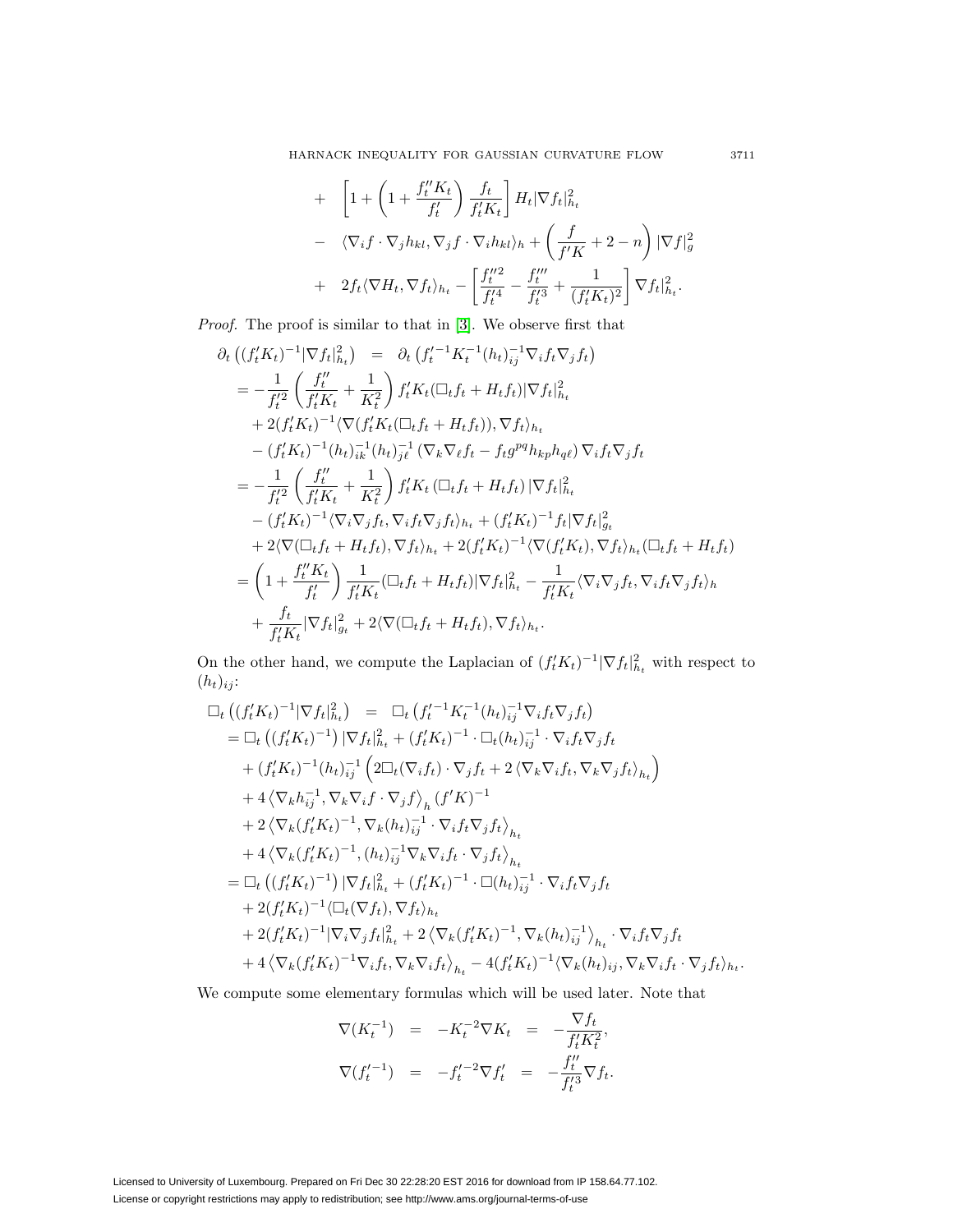$3712$   $\,$  YI LI  $\,$ 

Therefore

$$
\Box_{t}(K_{t}^{-1}) = (h_{t})_{ij}^{-1} \left( 2K_{t}^{-3} \nabla_{i} K_{t} \cdot \nabla_{j} K_{t} - K_{t}^{-2} \nabla_{i} \nabla_{j} K_{t} \right)
$$
\n
$$
= (h_{t})_{ij}^{-1} \left[ \frac{2}{K_{t}^{3}} \frac{\nabla_{i} f_{t} \cdot \nabla_{j} f_{t}}{f_{2}^{2}} - \frac{1}{K_{t}^{2}} \left( \frac{\nabla_{i} \nabla_{j} f_{f}}{f_{t}^{2}} - \frac{f_{t}^{\'{\prime}}}{f_{t}^{2}} \nabla_{i} f_{t} \nabla_{j} f_{t} \right) \right]
$$
\n
$$
= \frac{2}{f_{t}^{2} K_{t}^{3}} |\nabla f_{t}|_{h_{t}}^{2} - \frac{1}{f_{t}^{\'{\prime}} K_{t}^{2}} \Box_{t} f_{t} + \frac{f_{t}^{\'{\prime}}}{f_{t}^{3} K_{t}^{2}} |\nabla f_{t}|_{h_{t}}^{2}
$$
\n
$$
= \left( \frac{2}{K_{t}} + \frac{f_{t}^{\prime \prime}}{f_{t}^{\prime}} \right) \frac{1}{(f_{t}^{\'{\prime}} K_{t})^{2}} |\nabla f_{t}|_{h_{t}}^{2} - \frac{1}{f_{t}^{\'{\prime}} K_{t}^{2}} \Box_{t} f_{t},
$$
\n
$$
\Box_{t}(f_{t}^{\prime - 1}) = (h_{t})_{ij}^{-1} \left( 2 \frac{f_{t}^{\prime \prime 2}}{f_{t}^{3}} \nabla_{i} K_{t} \nabla_{j} K_{t} - \frac{f_{t}^{\prime \prime}}{f_{t}^{2}} \nabla_{i} K_{t} \nabla_{j} K_{t} - \frac{f_{t}^{\prime \prime}}{f_{t}^{2}} \nabla_{i} \nabla_{j} K_{t} \right)
$$
\n
$$
= \left( \frac{3f_{t}^{\prime \prime 2}}{f_{t}^{\prime 5}} - \frac{f_{t}^{\prime \prime}}{f_{t}^{\prime 4}} \right) |\nabla f_{t}|_{h_{t}}^{2} - \frac{f_{t}^{\prime \prime
$$

Using these equations, we arrive at

$$
\Box_t ((f_t' K_t)^{-1}) = \Box_t (f_t'^{-1}) \cdot K_t^{-1} + f_t'^{-1} \cdot \Box_t (K_t^{-1}) + 2 \langle \nabla f_t'^{-1}, \nabla K_t^{-1} \rangle_{h_t}
$$
\n
$$
= \left( \frac{3f_t''^2}{K_t f_t'^5} - \frac{f_t''}{K_t f_t'^4} \right) |\nabla f_t|_{h_t}^2 - \frac{f_t''}{K_t f_t'^3} \Box_t f_t
$$
\n
$$
+ \left( \frac{2}{f_t'^3 K_t^3} + \frac{f_t''}{f_t'^4 K_t^2} \right) |\nabla f_t|_{h_t}^2 - \frac{1}{f_t'^2 K_t^2} \Box_t f_t + \frac{2f_t''}{f_t'^4 K_t^2} |\nabla f_t|_{h_t}^2
$$
\n
$$
= -\left( 1 + \frac{f_t'' K_t}{f_t'} \right) \frac{1}{f_t'^2 K_t^2} \Box_t f_t
$$
\n
$$
+ \left( \frac{3f_t''^2}{f_t'^4} - \frac{f_t'''}{f_t'^3} + \frac{2}{f_t'^2 K_t^2} + \frac{3f_t''}{f_t'^3 K_t} \right) \frac{|\nabla f_t|_{h_t}^2}{f_t' K_t}.
$$

The Laplacian of  $(h_t)_{ij}^{-1}$  with respect to  $(h_t)_{ij}$  is given by

$$
\Box \left( (h_t)_{ij}^{-1} \right) = (h_t)_{k\ell}^{-1} \nabla_k \left( -(h_t)_{ip}^{-1} (h_t)_{jq}^{-1} \nabla_\ell (h_t)_{pq} \right) = -(h_t)_{ip}^{-1} (h_t)_{jq}^{-1} \Box_t (h_t)_{pq}
$$
  
+ 
$$
(h_t)_{k\ell}^{-1} (h_t)_{ip}^{-1} (h_t)_{jr}^{-1} h_{qs}^{-1} \nabla_k (h_t)_{rs} \nabla_\ell (h_t)_{pq}
$$
  
+ 
$$
(h_t)_{k\ell}^{-1} (h_t)_{jq}^{-1} (h_t)_{ir}^{-1} (h_t)_{ps}^{-1} \nabla_k (h_t)_{rs} \nabla_\ell (h_t)_{pq}.
$$

So the second term in the expression of  $\Box_t((f_t^t K_t)^{-1}|\nabla f_t|_{h_t}^2)$  is

$$
\Box_t((h_t)_{ij}^{-1}) \cdot \nabla_i f_t \nabla_j f_t = -(h_t)_{ip}^{-1} (h_t)_{jq}^{-1} \Box_t (h_t)_{pq} \cdot \nabla_i f_t \nabla_j f_t \n+ 2(h_t)_{k\ell}^{-1} (h_t)_{ip}^{-1} (h_t)_{jr}^{-1} (\partial_t)_{qs}^{-1} \nabla_k (h_t)_{rs} \nabla_\ell (h_t)_{pq} \cdot \nabla_i f_t \nabla_j f_t \n= - \langle \Box_t (h_t)_{ij}, \nabla_i f_t \nabla_j f_t \rangle_{h_t} \n+ 2 \langle \nabla_i f_t \nabla_j (h_t)_{k\ell}, \nabla_j f_t \cdot \nabla_i (h_t)_{k\ell} \rangle_{h_t}.
$$

Combining those identities, we have

$$
\Box_t ((f_t^t K_t)^{-1} |\nabla f_t|_{h_t}^2) = -\left(1 + \frac{f_t^t K_t}{f_t^t}\right) \frac{1}{(f_t^t K_t)^2} \Box_t f_t \cdot |\nabla f_t|_{h_t}^2
$$

$$
+ \left(\frac{3f_t^{\prime\prime 2}}{f_t^{\prime 4}} - \frac{f_t^{\prime\prime\prime}}{f_t^{\prime 3}} + \frac{2}{f_t^{\prime 2} K_t^2} + \frac{3f_t^{\prime\prime}}{f_t^{\prime 3} K_t}\right) \frac{|\nabla f_t|_{h_t}^4}{f_t^{\prime K_t}} - (f_t^t K_t)^{-1} \langle \Box_t (h_t)_{ij}, \nabla_i f_t \nabla_j f_t \rangle_{h_t}
$$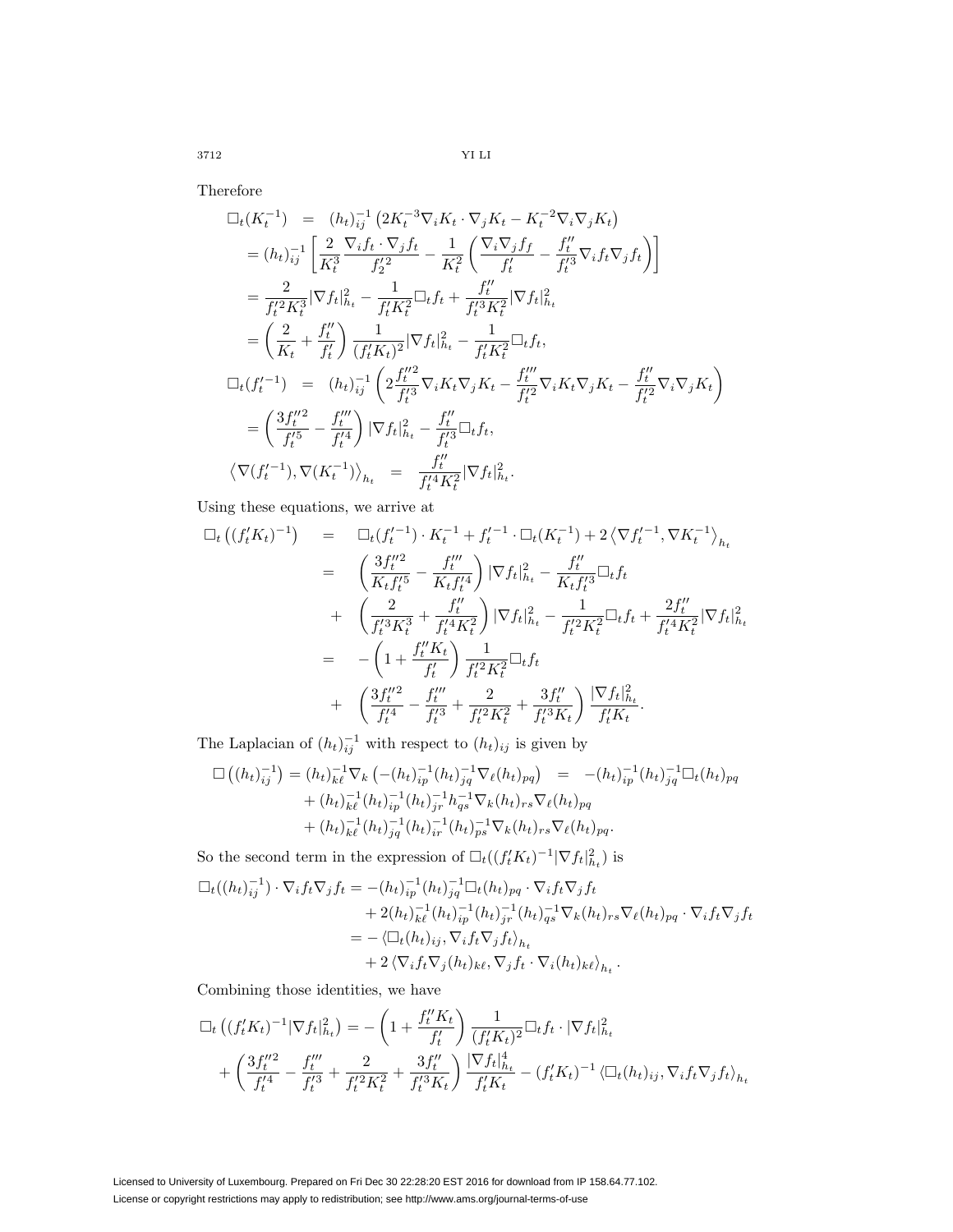+ 
$$
2(f_t'K_t)^{-1} \langle \nabla_i f_t \nabla_i (h_t)_{k\ell}, \nabla_j f_t \cdot \nabla_i (h_t)_{k\ell} \rangle_{h_t}
$$
  
+  $2(f_t'K_t)^{-1} \langle \nabla_i (\Box_t f_t) + \langle \nabla_i (h_t)_{jk}, \nabla_j \nabla_k f_t \rangle_{h_t} + (n-1)(h_t)_{ij} (g_t)^{jk} \nabla_k f_t, \nabla_i f_t \rangle_h$   
+  $2(f_t'K_t)^{-1} |\nabla \nabla f_t|_{h_t}^2 + 2 \langle \nabla_k (f_t'K_t)^{-1}, \nabla_k (h_t)_{ij}^{-1} \rangle_{h_t} \nabla_i f_t \cdot \nabla_j f_t$   
+  $4 \langle \nabla_k (f_t'K_t)^{-1} \nabla_i f_t, \nabla_k \nabla_i f_t \rangle_{h_t} - 4(f_t'K_t)^{-1} \langle \nabla_k (h_t)_{ij}, \nabla_k \nabla_i f_t \cdot \nabla_j f_t \rangle_{h_t},$ 

and we also have

$$
\Box_{t} ((f'_{t}K_{t})^{-1}|\nabla f_{t}|_{h_{t}}^{2}) = -\left(1 + \frac{f''_{t}K_{t}}{f'_{t}}\right) \frac{1}{(f'_{t}K_{t})^{2}} \Box_{t}f_{t} \cdot |\nabla f_{t}|_{h_{t}}^{2} \n+ \left[ \frac{3f''_{t}^{2}}{f'^{4}} - \frac{f''_{t}}{f'^{3}} + \frac{2}{(f'_{t}K_{t})^{2}} + \frac{3f''_{t}}{f'^{3}K_{t}} \right] \frac{|\nabla f_{t}|_{h_{t}}^{4}}{f'_{t}K_{t}} \n- (f'_{t}K_{t})^{-1} \langle \Box_{t}(h_{t})_{ij}, \nabla_{i}f_{t} \nabla_{j}f_{t} \rangle_{h_{t}} + 2(f'_{t}K_{t})^{-1} \langle \nabla_{i}f_{t} \nabla_{j}(h_{t})_{kl}, \nabla_{j}f_{t} \nabla_{i}(h_{t})_{kl} \rangle_{h_{t}} \n+ 2(n-1)(f'_{t}K_{t})^{-1} |\nabla f_{t}|_{g_{t}}^{2} + 2(f'_{t}K_{t})^{-1} \langle \nabla (\Box_{t}f_{t}), \nabla f_{t} \rangle_{h_{t}} \n+ 2 \left[ \frac{f''_{t}}{f'^{3}_{t}K_{t}} + \frac{1}{(f'_{t}K_{t})^{2}} \right] \langle \nabla_{i}(h_{t})_{jk}, \nabla_{i}f_{t} \nabla_{j}f_{t} \nabla_{k}f_{t} \rangle_{h_{t}} \n- 4 \left[ \frac{f''_{t}}{f'^{3}_{t}K_{t}} + \frac{1}{(f'_{t}K_{t})^{2}} \right] \langle \nabla_{i} \nabla_{j}f_{t}, \nabla_{i}f_{t} \nabla_{j}f_{t} \rangle_{h_{t}} \n- 2(f'_{t}K_{t})^{-1} \langle \nabla_{i}(h_{t})_{jk}, \nabla_{i}f_{t} \nabla_{j}f_{k} \rangle_{h_{t}} + 2(f'_{t}K_{t})^{-1} |\nabla \nabla f_{t}|_{h_{t}}^{2},
$$

where we use the identities

$$
\nabla \left( (f_t' K_t)^{-1} \right) = - \left( \frac{f_t''}{f_t'^2 K_t} + \frac{1}{f_t'^2 K_t^2} \right) \nabla f_t,
$$
  

$$
\nabla_k (h_t)_{ij}^{-1} = - (h_t)_{ip}^{-1} (h_t)_{jq}^{-1} \nabla_k (h_t)_{pq}.
$$

From the above equations we obtain

$$
\partial_{t} \left( (f_{t}^{I} K_{t})^{-1} |\nabla f_{t}|_{h_{t}}^{2} \right) - (f_{t}^{I} K_{t}) \Box_{t} \left( (f_{t}^{I} K_{t})^{-1} |\nabla f_{t}|_{h_{t}}^{2} \right) \n= \left( 1 + \frac{f_{t}^{II} K_{t}}{f_{t}^{I}} \right) \frac{1}{f_{t}^{I} K_{t}} (2 \Box_{t} f_{t} + H_{t} f_{t}) |\nabla f_{t}|_{h_{t}}^{2} \n+ \left[ 4 \left( \frac{f_{t}^{II} K_{t}}{f_{t}^{I}} + 1 \right) - 1 \right] \frac{1}{f_{t}^{I} K_{t}} \langle \nabla_{i} \nabla_{j} f_{t}, \nabla_{i} f_{t} \cdot \nabla_{j} f_{t} \rangle_{h_{t}} \n+ \left[ \frac{f_{t}}{f_{t}^{I} K_{t}} - 2(n - 1) \right] |\nabla f_{t}|_{g_{t}}^{2} + 2 \langle \nabla (H_{t} f_{t}), \nabla f_{t} \rangle_{h_{t}} \n- \left[ \frac{3 f_{t}^{II}}{f_{t}^{II}} - \frac{f_{t}^{III}}{f_{t}^{II}} + \frac{2}{(f_{t}^{I} K_{t})^{2}} + \frac{3 f_{t}^{III}}{f_{t}^{II} K_{t}} \right] |\nabla f_{t}|_{h_{t}}^{4} \n+ \langle \Box_{t} (h_{t})_{ij}, \nabla_{i} f_{t} \cdot \nabla_{j} f_{t} \rangle_{h_{t}} - 2 \langle \nabla_{i} f_{t} \cdot \nabla_{j} (h_{t})_{k} \in \nabla_{j} f_{t} \cdot \nabla_{i} (h_{t})_{k} \in \rangle_{h_{t}} \n- 2 \left( \frac{f_{t}^{II}}{f_{t}^{II}} + \frac{1}{f_{t}^{II} K_{t}} \right) \langle \nabla_{i} (h_{t})_{jk}, \nabla_{i} f_{t} \cdot \nabla_{j} f_{t} \cdot \nabla_{k} f_{t} \rangle_{h_{t}} \n+ 2 \langle \nabla_{i} (h_{t})_{jk}, \nabla_{i} f
$$

On the other hand, from [\[2\]](#page-10-8), we get

$$
\Box_t(h_t)_{ij} = \frac{1}{f'_t K_t} \nabla_i \nabla_j f_t - \left(1 + \frac{f''_t K_t}{f'_t}\right) \frac{1}{(f'_t K_t)^2} \nabla_i f_t \nabla_j f_t
$$
  
+  $\langle \nabla_i(h)_{k\ell}, \nabla_j(h)_{k\ell} \rangle_{h_t} - H_t(h_t)_{ij} + n(g_t)^{k\ell}(h_t)_{ik}(h_t)_{\ell j}.$ 

Licensed to University of Luxembourg. Prepared on Fri Dec 30 22:28:20 EST 2016 for download from IP 158.64.77.102. License or copyright restrictions may apply to redistribution; see http://www.ams.org/journal-terms-of-use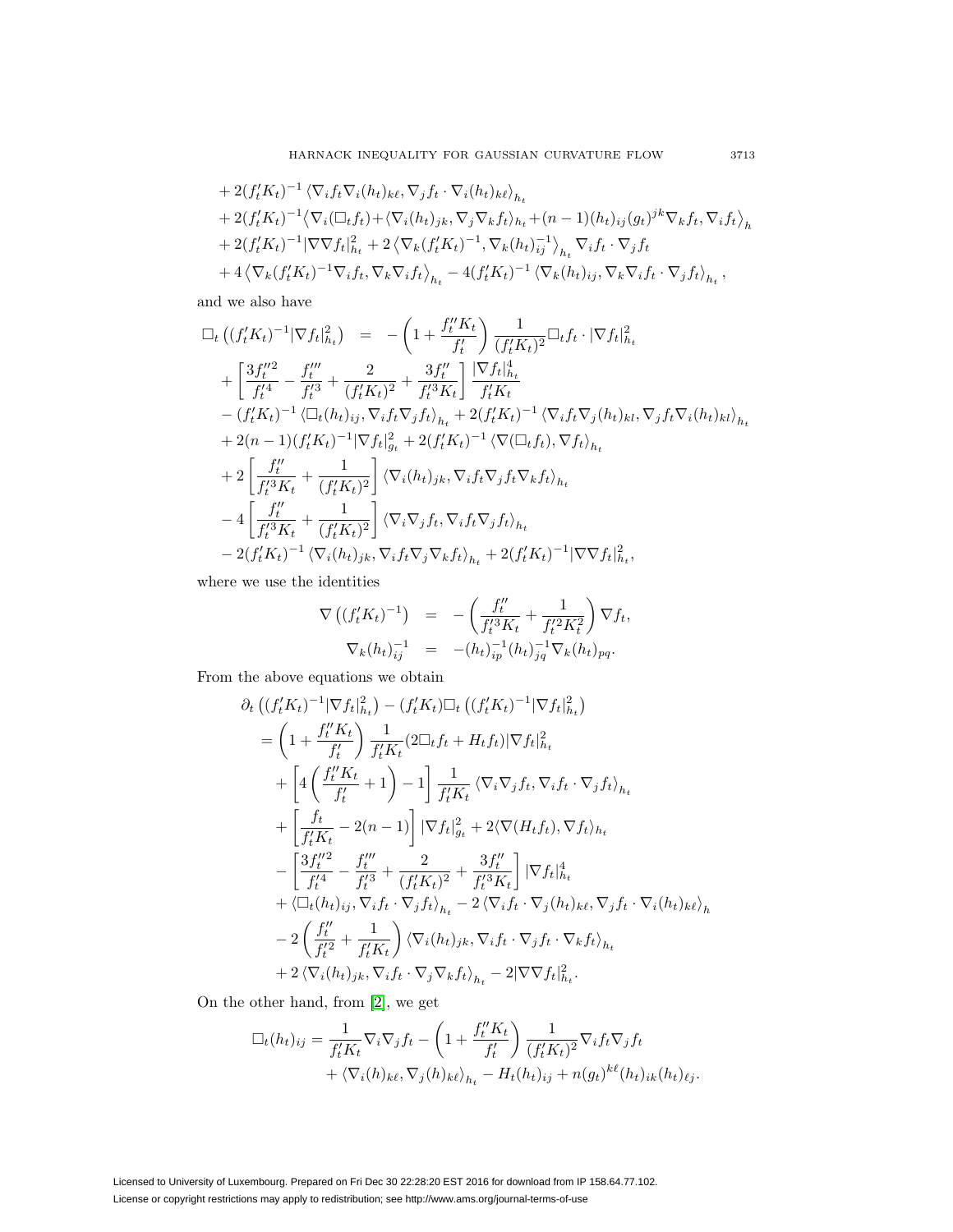Here we use the identity  $\nabla_i \nabla_j f_t = f''_t \nabla_i K_t \nabla_j K_t + f'_t \nabla_i \nabla_j K_t$ . Plugging it into the previous formula, we get

$$
\partial_{t} \left( (f_{t}^{I} K_{t})^{-1} |\nabla f_{t}|_{h_{t}}^{2} \right) - (f_{t}^{I} K_{t}) \Box_{t} \left( (f_{t}^{I} K_{t})^{-1} |\nabla f_{t}|_{h_{t}}^{2} \right) \n= \left( 1 + \frac{f_{t}^{II} K_{t}}{f_{t}^{I}} \right) \frac{2}{f_{t}^{I} K_{t}} \Box_{t} f_{t} \cdot |\nabla f_{t}|_{h_{t}}^{2} + 4 \left( 1 + \frac{f_{t}^{II} K_{t}}{f_{t}^{I}} \right) \frac{1}{f_{t}^{I} K_{t}} \left\langle \nabla_{i} \nabla_{j} f_{t}, \nabla_{i} f_{t} \nabla_{j} f_{t} \right\rangle_{h_{t}} \n+ \left[ \frac{f_{t}}{f_{t}^{I} K_{t}} - 2(n - 1) + n \right] |\nabla f_{t}|_{g_{t}}^{2} + \left[ 1 + \left( 1 + \frac{f_{t}^{II} K_{t}}{f_{t}^{I}} \right) \frac{f_{t}}{f_{t}^{I} K_{t}} \right] H_{t} |\nabla f_{t}|_{h_{t}}^{2} \n+ 2 f_{t} \left\langle \nabla H_{t}, \nabla f_{t} \right\rangle_{h_{t}} - \left[ \frac{3 f_{t}^{II2}}{f_{t}^{I2}} - \frac{f_{t}^{III}}{f_{t}^{I3}} + \frac{3}{(f_{t}^{I} K_{t})^{2}} + \frac{4 f_{t}^{III}}{f_{t}^{I3} K_{t}} \right] |\nabla f_{t}|_{h_{t}}^{4} \n- \left\langle \nabla_{i} f_{t} \cdot \nabla_{j} (h_{t})_{k\ell}, \nabla_{j} (f_{t}) \cdot \nabla_{i} (h_{t})_{k\ell} \right\rangle_{h_{t}} \n- 2 \left( \frac{f_{t}^{II} K_{t}}{f_{t}^{I}} + 1 \right) \frac{1}{f_{t}^{I} K_{t}} \left\langle \nabla_{i} (h_{t})_{j k}, \nabla_{i} f_{t} \nabla_{j} f_{t} \nabla_{k} f_{t} \right\rangle_{h_{t}}
$$

The final step is to compute  $\langle \nabla_i \nabla_j f_f, \nabla_i f_t \nabla_j f_t \rangle_{h_t}$  . We consider

$$
\langle \nabla f_t, \nabla \left( (f_t' K_t)^{-1} |\nabla f_t|^2_{h_t} \right) \rangle_{h_t} = -\left( \frac{f_t''}{f_t'^3 K_t} + \frac{1}{K_t^2 f_t'^2} \right) |\nabla f_t|^4_{h_t} - \frac{1}{f_t' K_t} \langle \nabla_i (h_t)_{jk}, \nabla_i f_t \nabla_j f_t \nabla_k f_t \rangle_{h_t} + \frac{2}{f_t' K_t} \langle \nabla_i \nabla_j f_t, \nabla_i f_t \nabla_j f_t \rangle_{h_t}.
$$

Substituting this formula into the evolution equation, we obtain

$$
\partial_{t} \left( (f_{t}^{'} K_{t})^{-1} |\nabla f_{t}|_{h_{t}}^{2} \right) - (f_{t}^{'} K_{t}) \Box_{t} \left( (f_{t}^{'} K_{t})^{-1} |\nabla f_{t}|_{h_{t}}^{2} \right) \n= 2 \left( 1 + \frac{f_{t}^{''} K_{t}}{f_{t}^{'} } \right) \langle \nabla f_{t}, \nabla \left( (f_{t}^{'} K_{t})^{-1} |\nabla f_{t}|_{h_{t}}^{2} \right) \rangle_{h_{t}} - 2 |\nabla \nabla f_{t}|_{h_{t}}^{2} \n+ 2 \langle \nabla_{i} (h_{t})_{jk}, \nabla_{i} f_{t} \nabla_{j} \nabla_{k} f_{t} \rangle_{h_{t}} + \left( 1 + \frac{f_{t}^{''} K_{t}}{f_{t}^{'} } \right) \frac{2}{f_{t}^{'} K_{t}} \Box_{t} f_{t} \cdot |\nabla f_{t}|_{h_{t}}^{2} \n- \langle \nabla_{i} f_{t} \nabla_{j} (h_{t})_{kl}, \nabla_{j} f_{t} \nabla_{i} (h_{t})_{kl} \rangle_{h_{t}} + \left( \frac{f_{t}}{f_{t}^{'} K_{t}} + 2 - n \right) |\nabla f_{t}|_{g_{t}}^{2} \n+ \left[ 1 + \left( 1 + \frac{f_{t}^{''} K_{t}}{f_{t}^{'} } \right) \frac{f_{t}}{f_{t}^{'} K_{t}} \right] H_{t} |\nabla f_{t}|_{h_{t}}^{2} + 2 f_{t} \langle \nabla H_{t}, \nabla f_{t} \rangle_{h_{t}} \n- \left[ \frac{3 f_{t}^{''2}}{f_{t}^{''2}} - \frac{f_{t}^{''}}{f_{t}^{''3}} + \frac{3}{(f_{t}^{'} K_{t})^{2}} + \frac{4 f_{t}^{''}}{f_{t}^{''3} K} \n- 2 \left( 1 + \frac{f_{t}^{''} K_{t}}{f_{t}^{'} } \right) \left( \frac{f_{t}^{''}}{f_{t}^{''} K_{t}} + \frac{1}{(f_{t}^{'} K_{t})^{2}} \right) \right) |\nabla f_{
$$

The bracket in the last term equals  $\frac{f_t''^2}{f_t'^4} - \frac{f_t'''}{f_t'^3} + \frac{1}{(f_t' K_t)^2}$ .  $\Box$ 

Lemma 3.3. Under the f-Gaussian curvature flow, we have

(3.8) 
$$
\partial_t(f_t H_t) = f_t' K_t \cdot (\Box_t f_t + H_t f_t) H_t + f_t (\Delta_t f_t + f_t |h_t|_{g_t}^2).
$$

*Proof.* This immediately follows from  $(2.19)$  and  $(2.20)$ .

Licensed to University of Luxembourg. Prepared on Fri Dec 30 22:28:20 EST 2016 for download from IP 158.64.77.102. License or copyright restrictions may apply to redistribution; see http://www.ams.org/journal-terms-of-use

 $\Box$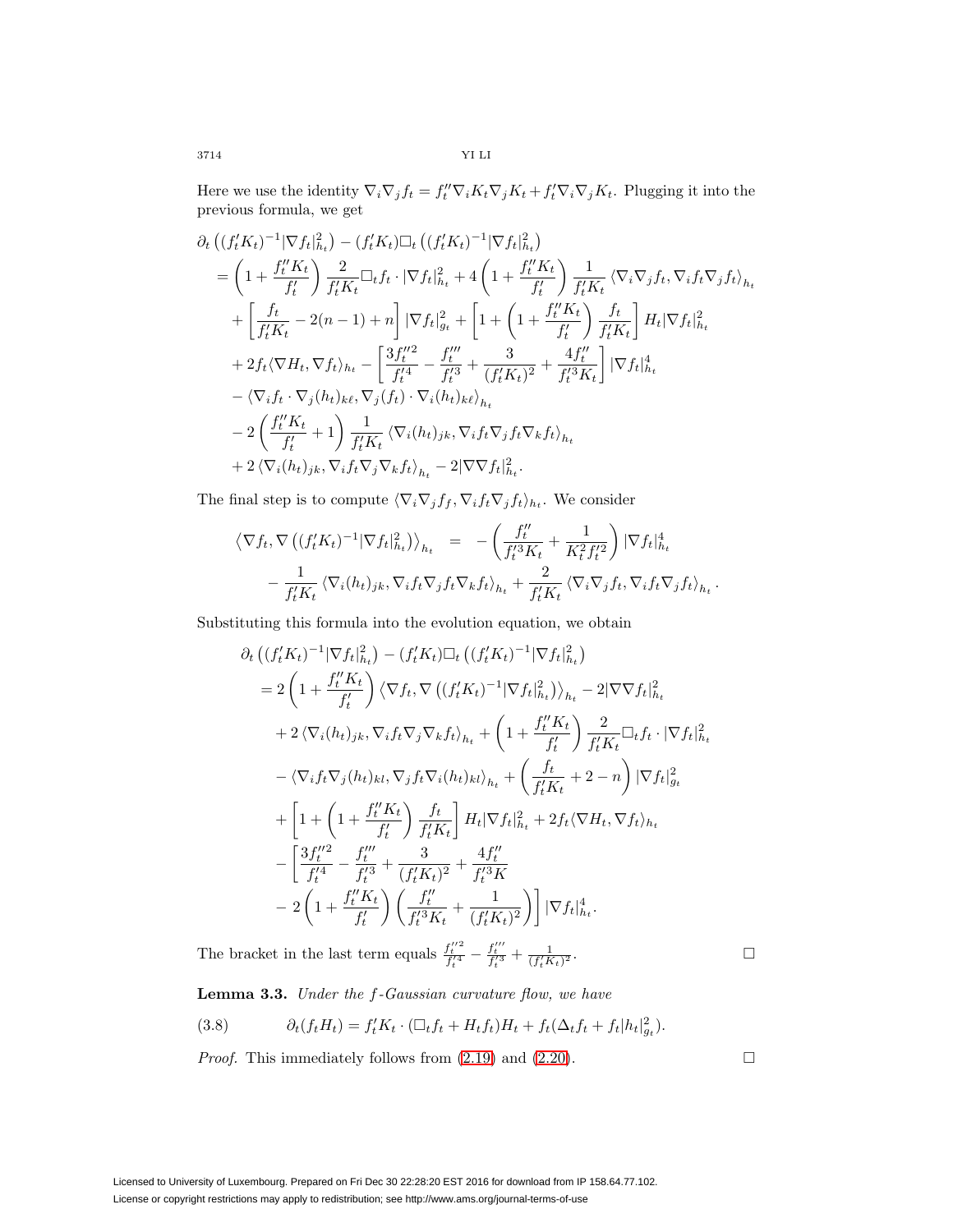Lemma 3.4. Under the f-Gaussian curvature flow, we have

(3.9)  
\n
$$
|P_t|_{h_t}^2 = |\nabla \nabla f_t|_{h_t}^2 + \langle \nabla_i f_t \cdot \nabla_j (h_t)_{kl}, \nabla_j f_t \cdot \nabla_i (h_t)_{k\ell} \rangle_{h_t} + f_t^2 |h_t^{\bullet}|_{g_t}^2
$$
\n
$$
- 2 \langle \nabla_i (h_t)_{jk}, \nabla_i f_t \cdot \nabla_j \nabla_k f_t \rangle_{h_t} + 2 f_t \Delta_t f_t - 2 f_t \langle \nabla H_t, \nabla f_t \rangle_{h_t},
$$
\n
$$
\mathbf{P}_t^2 = (\Box_t f_t)^2 + \frac{|\nabla f_t|_{h_t}^4}{(f_t' K_t)^2} + f_t^2 H_t^2 - 2 \frac{\Box_t f_t \cdot |\nabla f_t|_{h_t}^2}{f_t' K_t}
$$
\n(3.10)  
\n
$$
+ 2 H_t f_t \cdot \Box_t f_t - 2 \frac{H_t f_t |\nabla f_t|_{h_t}^2}{f_t' K_t}.
$$

Proof. By definition, we have

$$
|P_t|_{h_t}^2 = (h_t)_{ik}^{-1} (h_t)_{jl}^{-1} \left[ \nabla_i \nabla_j f_t \cdot \nabla_k \nabla_l f_t - (h_t)_{pq}^{-1} \nabla_p (h_t)_{ij} \cdot \nabla_k \nabla_l f_t \right. \\ \left. - f_t(g_t)^{k\ell} (h_t)_{ik} (h_t)_{jk} \cdot \nabla_k \nabla_l f_t - (h_t)_{pq}^{-1} \nabla_p (h_t)_{k\ell} \nabla_q f_t \nabla_i \nabla_j f_t \right. \\ \left. + (h_t)_{pq}^{-1} (h_t)_{rs}^{-1} \nabla_p (h_t)_{ij} \cdot \nabla_r (h_t)_{k\ell} \nabla_q f_t \nabla_s f_t \right. \\ \left. - f_t(g_t)^{k\ell} (h_t)_{ik} (h_t)_{j\ell} (h_t)_{pq}^{-1} \nabla_p (h_t)_{k\ell} \nabla_q f_t + f_t(g_t)^{pq} (h_t)_{kp} (h_t)_{\ell q} \nabla_i \nabla_j f_t \right. \\ \left. - f_t(g_t)^{rs} (h_t)_{kr} (h_t)_{\ell s} (h_t)_{pq}^{-1} \nabla_p (h_t)_{ij} \nabla_q f_t + f_t^2 (h_t)_{ij}^2 (h_t)_{kl}^2 \right] \\ \left. = \left. \nabla \nabla f_t \right|_{h_t}^2 + \left\langle \nabla_i f_t \nabla_j (h_t)_{kl}, \nabla_j f_t \nabla_i (h_t)_{kl} \right\rangle_{h_t} + f_t^2 |h_t^2|_{g_t}^2 \right. \\ \left. - 2 \left\langle \nabla_i (h_t)_{jk}, \nabla_i f_t \nabla_j \nabla_k f_t \right\rangle_{h_t} + 2 f_t \Delta_t f_t - 2 f_t \left\langle \nabla H_t, \nabla f_t \right\rangle_{h_t},
$$

where  $(h_t)_{ij}^2 := (h_t)_{ip}(h_t)_{jq}(g_t)^{pq}$ . The second equation is obviously proved by using the first one.  $\Box$ 

As a direct consequence, we obtain

**Theorem 3.5.** Under the f-Gaussian curvature flow, we have

$$
\partial_t \mathbf{P}_t = f'_t K_t \cdot \Box_t \mathbf{P}_t + 2 \left( 1 + \frac{f''_t K_t}{f'_t} \right) \langle \nabla f_t, \nabla \mathbf{P}_t \rangle_{h_t} + |P_t|_{h_t}^2 + \left( 1 + \frac{f''_t K_t}{f'_t} \right) \mathbf{P}_t^2
$$

$$
+ \left[ \left( \frac{f''_t K_t}{f'_t} \right)^2 - \frac{f''_t K_t}{f'_t} - \frac{f''_t K_t^2}{f'_t} \right] \frac{|\nabla f_t|_{h_t}^2}{f'_t K_t} \left( \frac{|\nabla f_t|_{h_t}^2}{f'_t K_t} - \Box_t f_t - H_t f_t \right)
$$

$$
+ \left( f'_t K_t - \frac{f_t f''_t K_t}{f'_t} - f_t \right) (H_t^2 f_t + H_t \cdot \Box_t f_t)
$$

$$
(3.11) \qquad + \left[ \left( 1 + \frac{f''_t K_t}{f'_t} \right) \frac{f_t}{f'_t K_t} - 1 \right] H_t |\nabla f_t|_{h_t}^2.
$$

3.2. **Harnack inequality for the negative power Gaussian curvature flow.** For the sake of studying, we define three functions for  $x > 0$ ,

(3.12) 
$$
\alpha(x) = \left(\frac{xf''(x)}{f'(x)}\right)^2 - \frac{xf''(x)}{f'(x)} - \frac{x^2f'''(x)}{f'(x)},
$$

(3.13) 
$$
\beta(x) = x f'(x) - \frac{x f(x) f''(x)}{f'(x)} - f(x),
$$

(3.14) 
$$
\gamma(x) = \left(1 + \frac{x f''(x)}{f'(x)}\right) \frac{f(x)}{x f'(x)} - 1.
$$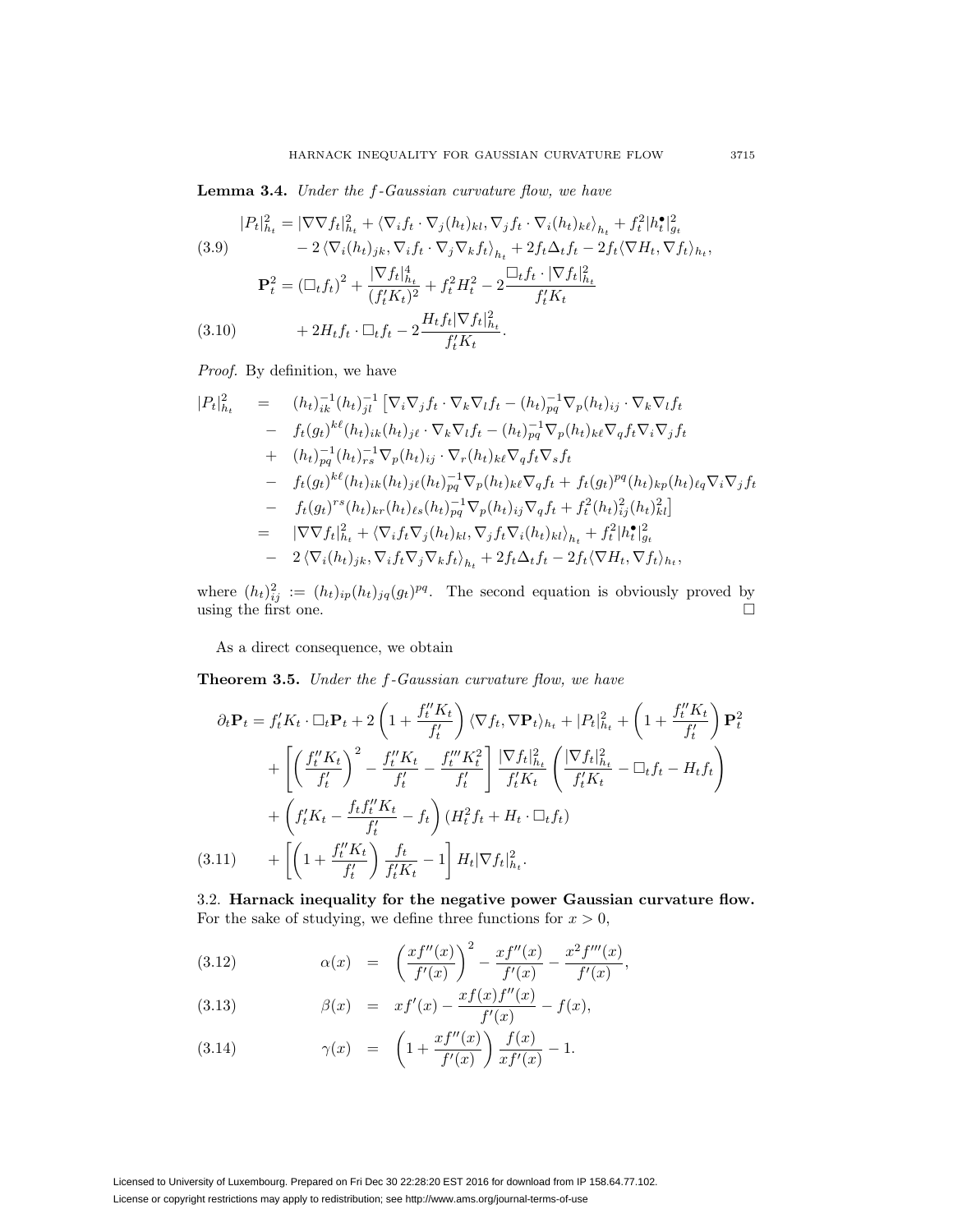3716 YI LI

Using this simple notation, we can rewrite the evolution equation for  $P_t$  as

$$
\partial_t \mathbf{P}_t = f'_t K_t \cdot \Box_t \mathbf{P}_t + 2 \left( 1 + \frac{f''_t K_t}{f'_t} \right) \langle \nabla f_f, \nabla \mathbf{P}_t \rangle_{h_t} + |P_t|_{h_t}^2 + \left( 1 + \frac{f''_t K_t}{f'_t} \right) \mathbf{P}_t^2
$$
  
+  $\alpha(K_t) \frac{|\nabla f_t|_{h_t}^2}{f'_t K_t} \left( \frac{|\nabla f_t|_{h_t}^2}{f'_t K_t} - \Box_t f_t - H_t f_t \right)$   
+  $\beta(K_t) \left[ H_t^2 f_t + H_t \cdot \Box_t f_t \right] + \gamma(K_t) H_t |\nabla f_t|_{h_t}^2$   
=  $f'_t K_t \cdot \Box_t \mathbf{P}_t + 2 \left( 1 + \frac{f''_t K_t}{f'_t} \right) \langle \nabla f_t, \nabla \mathbf{P}_t \rangle_{h_t} + |P_t|_{h_t}^2 + \left( 1 + \frac{f''_t K_t}{f'_t} \right) \mathbf{P}_t^2$   
+  $\left[ H_t \beta(K_t) - \alpha(K_t) \frac{|\nabla f_t|_{h_t}^2}{f'_t K_t} \right] \mathbf{P}_t + \left[ \frac{\beta(K_t)}{f'_t K_t} + \gamma(K_t) \right] H_t |\nabla f_t|_{h_t}^2.$ 

Observing that  $\gamma(x) = -\beta(x)/xf(x)$  and  $\beta'(x) = f(x)\alpha(x)/x$ , we have

$$
\partial_t \mathbf{P}_t = f'_t K_t \Box_t \mathbf{P}_t + 2 \left( 1 + \frac{f''_t K_t}{f'_t} \right) \langle \nabla f_t, \nabla \mathbf{P}_t \rangle_{h_t} + |P_t|_{h_t}^2 + \left( 1 + \frac{f''_t K_t}{f'_t} \right) \mathbf{P}_t^2
$$
\n(3.15) 
$$
+ \left( H_t \beta_t - \frac{\beta'_t}{f_t f'_t} |\nabla f_t|_{h_t}^2 \right) \mathbf{P}_t,
$$

where  $\beta_t = \beta(K_t)$ .

To obtain the Harnack inequality for the negative power Gaussian curvature flow, we should impose some natural condition on f. First we investigate some properties of the above three functions associated to the function f.

## **Lemma 3.6.** We have

(a)  $\alpha \equiv 0$  if and only if  $f'(x) = ax^b$  for some  $a > 0$  and  $b \in \mathbb{R}$ ; (b)  $\beta \equiv 0$  if and only if  $f(x) = ax^b$  for  $ab > 0$ .

*Proof.* Suppose  $\alpha \equiv 0$ . Then  $x(f''^2 - f' f''') = f'' f'$  and hence

$$
x\left(\frac{f''^2 - f'f''}{f'^2}\right) = f''f',
$$

which implies that  $-x(f''/f')' = f''/f'$ . Let  $g := f''/f'$ ; so  $xg' = -g$ . Solving this ODE, we get  $g = b/x$  for some constant b. For (b), putting  $g = f'/f$  we get  $f = ax^b$ .

When  $f(x) = x^b$  for  $b > 0$ , B. Chow [\[3\]](#page-10-6) derived the Harnack inequality for the f-Gaussian curvature flow. For the case  $b < 0$ , we give the following:

**Theorem 3.7.** If  $f(x) = ax^b$  satisfies (1)  $a > 0$  and  $b > 0$ , or (2)  $a < 0$  and  $-\frac{1}{n} < b < 0$ , then

$$
\mathbf{P}_t \ge -\frac{1}{\left(\frac{1}{n} + b\right)t}.
$$

Consequently,

(3.17) 
$$
\frac{\partial f(K_t)}{\partial t} - |\nabla f(K_t)|_h^2 + \frac{f'(K_t)K_t}{(\frac{1}{n} + b)t} \ge 0.
$$